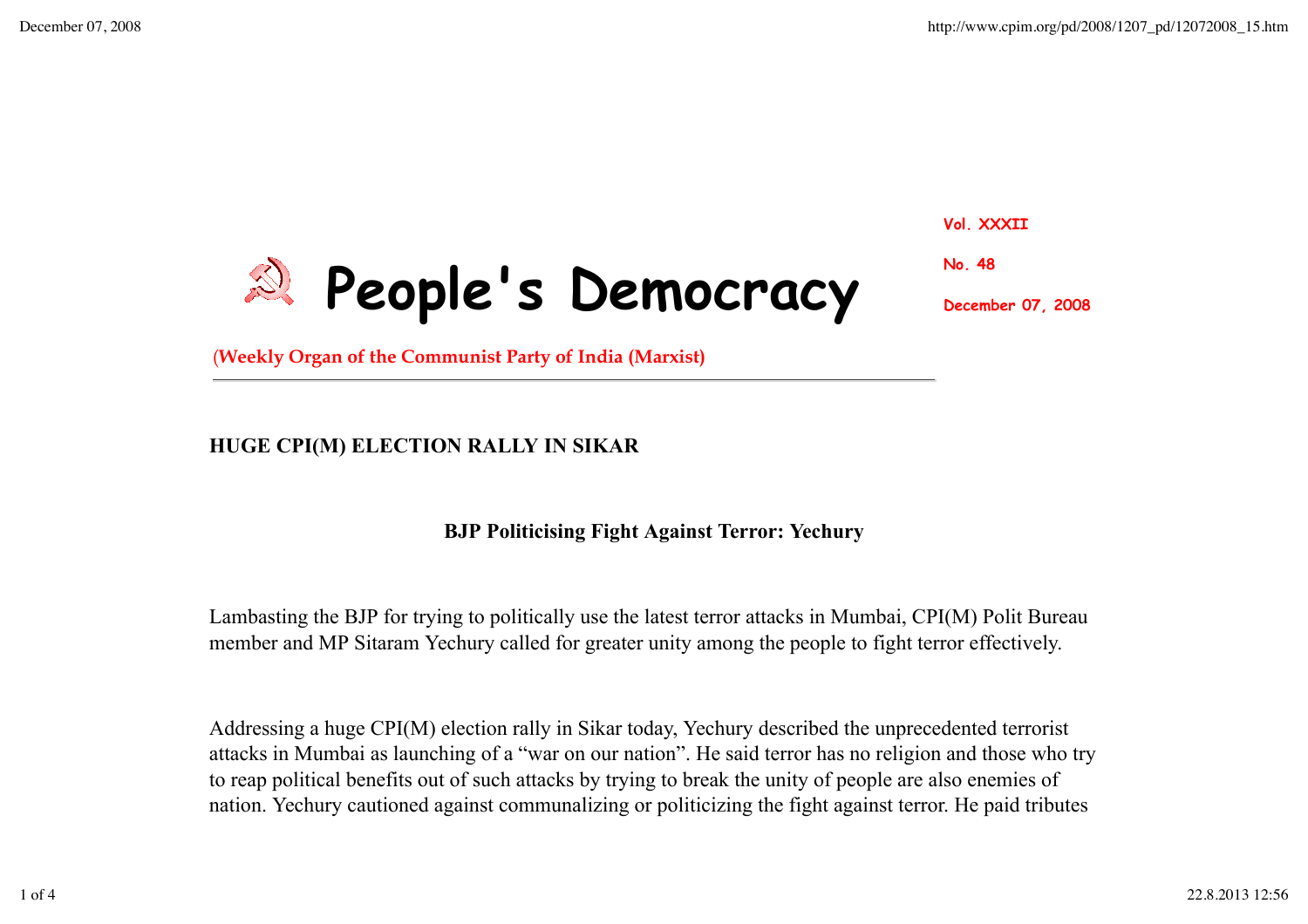to Anti Terror Squad chief Hemant Karkare who laid down his life fighting the terrorists in Mumbai and recalled his tireless efforts to unravel the Sangh Parivar's role in Malegaon terror blasts.

Referring to BJP's charge of incapability and ineffectiveness of the UPA government in tackling terror, he said that may be true but what about the spate of terror attacks during the tenure of L K Advani as union home minister, he asked rhetorically. "Both BJP and Congress are incapable of fighting terror effectively because while one seeks to divide the people on religious lines the other does not make effort to foster unity. It is only the Left-led forces who strive to keep people united who can battle this effectively", he said. Yechury underlined the need to relentlessly fight the divisive, fundamentalist politics of all types.

The CPI(M) is contesting 6 out of the 7 seats in Sikar district, which is often referred to as the West Bengal of Rajasthan for the strong presence of CPI(M) in the district. CPI(M) central committee member and Rajasthan state AIKS president Amra Ram who represented Dhod constituency thrice is now contesting from adjoining Datta Ramgarh constituency due to delimitation. The Party has fielded Kisan leader Pema Ram from Dhod. From Sikar constituency, the CPI(M) has fielded its young leader Abdul Qayoom Qureshi who has struck a chord with not only the significant mass of minorities (around 60,000 out of 1.8 lakh voters) but also among all those who seek a change from the cynical politics of BJP and the ineffective Congress.

Sikar town was painted red today. Thousands of farmers from adjoining villages started pouring into the district headquarters on tractors and jeeps flags right since morning to attend the CPI(M) rally. They joined the thousands more from the town in various marches to the Ramlila maidan, the venue of the public meeting. There was palpable enthusiasm among the crowds, most of who were youth. When Yechury and CPI(M) central committee member and MP Mohd Salim spoke about terror and the need to defeat it, they heard in rapt attention.